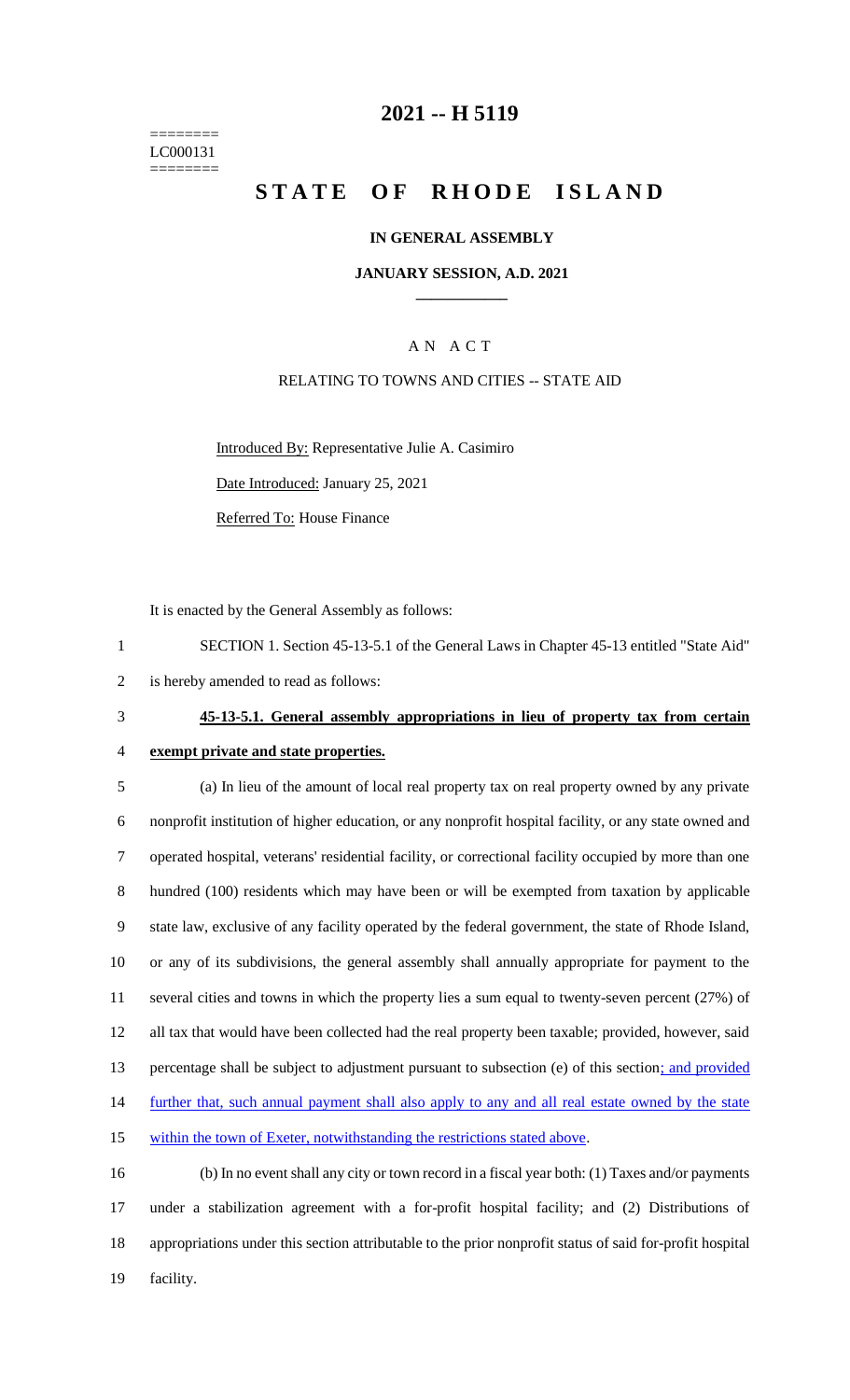(c) As used in this section, "private nonprofit institution of higher education" means any institution engaged primarily in education beyond the high school level, the property of which is exempt from property tax under any of the subdivisions, and "nonprofit hospital facility" means any nonprofit hospital licensed by the state and which is used for the purpose of general medical, surgical, or psychiatric care and treatment.

 (d) The grant payable to any municipality under the provision of this section shall be equal to twenty-seven percent (27%) of the property taxes that, except for any exemption to any institution of higher education or general hospital facility, would have been paid with respect to that exempt real property on the assessment list in the municipality for the assessment date of December 31, 1986, and with respect to such exempt real property appearing on an assessment list 11 in the municipality on succeeding assessment dates. Provided, however, that the grant paid for the fiscal year ending June 30, 2008, shall be based upon the assessment list in the municipality as of December 31, 2004.

 (e) The state budget offices shall include the amount of the annual appropriation in the state budget for the fiscal year commencing July 1, 1988, and each fiscal year thereafter. The amount of the annual distribution of appropriation payable to each eligible municipality in any year in accordance with this section shall be reduced proportionately in the event that the total of the annual appropriation in the state budget is insufficient to pay the eligible municipalities the amounts otherwise payable to said communities pursuant to subsection (a) of this section.

 (f) Distribution of appropriations shall be made by the state on or before July 31 of 1988 and each July 31 thereafter or following verified receipt of a municipality's assessment data for the following fiscal year's payment, whichever is later, and the payments may be counted as a receivable by any city or town for a fiscal year ending the preceding June 30.

 (g) Any act or omission by the state with respect to this chapter shall in no way diminish the duty of any town or municipality to provide public safety or other ordinary services to the 26 properties or facilities of the type listed in subsection (a). Such duty shall not pertain to the town of Exeter unless, and until such time as, it establishes a municipal police department.

28 (h) Provided, that payments authorized pursuant to this section shall be *initially applied to* 29 create a municipal police force in any community that does not have such a service on the date of passage, and thereafter such payments shall be reduced pro rata, for that period of time that the 31 municipality or local districts located therein suspends or reduces such essential services to eligible facilities. For the purposes of this section "essential services" include, but are not to be limited to, police, fire and rescue.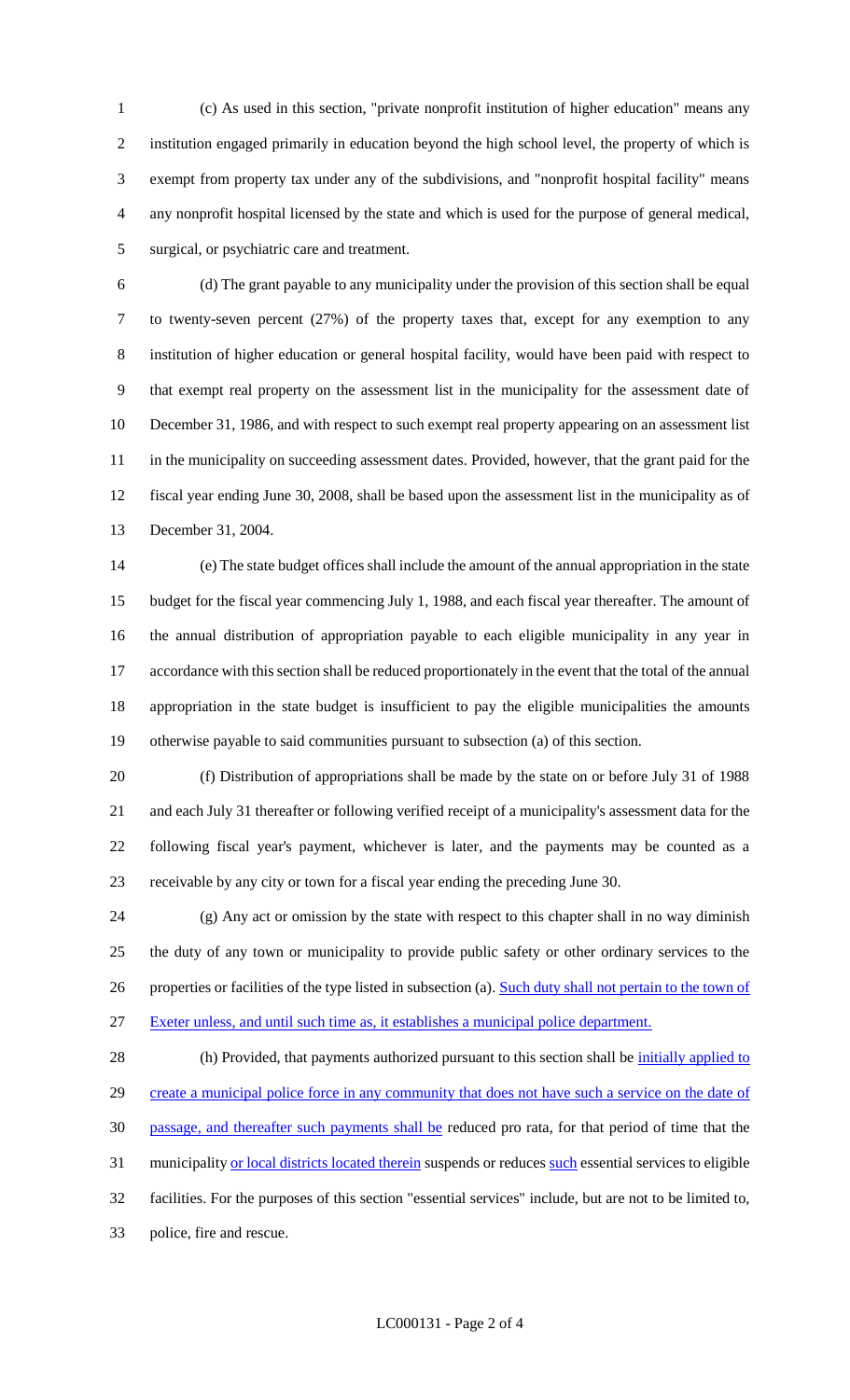1 SECTION 2. This act shall take effect upon passage.

#### $=$ LC000131 ========